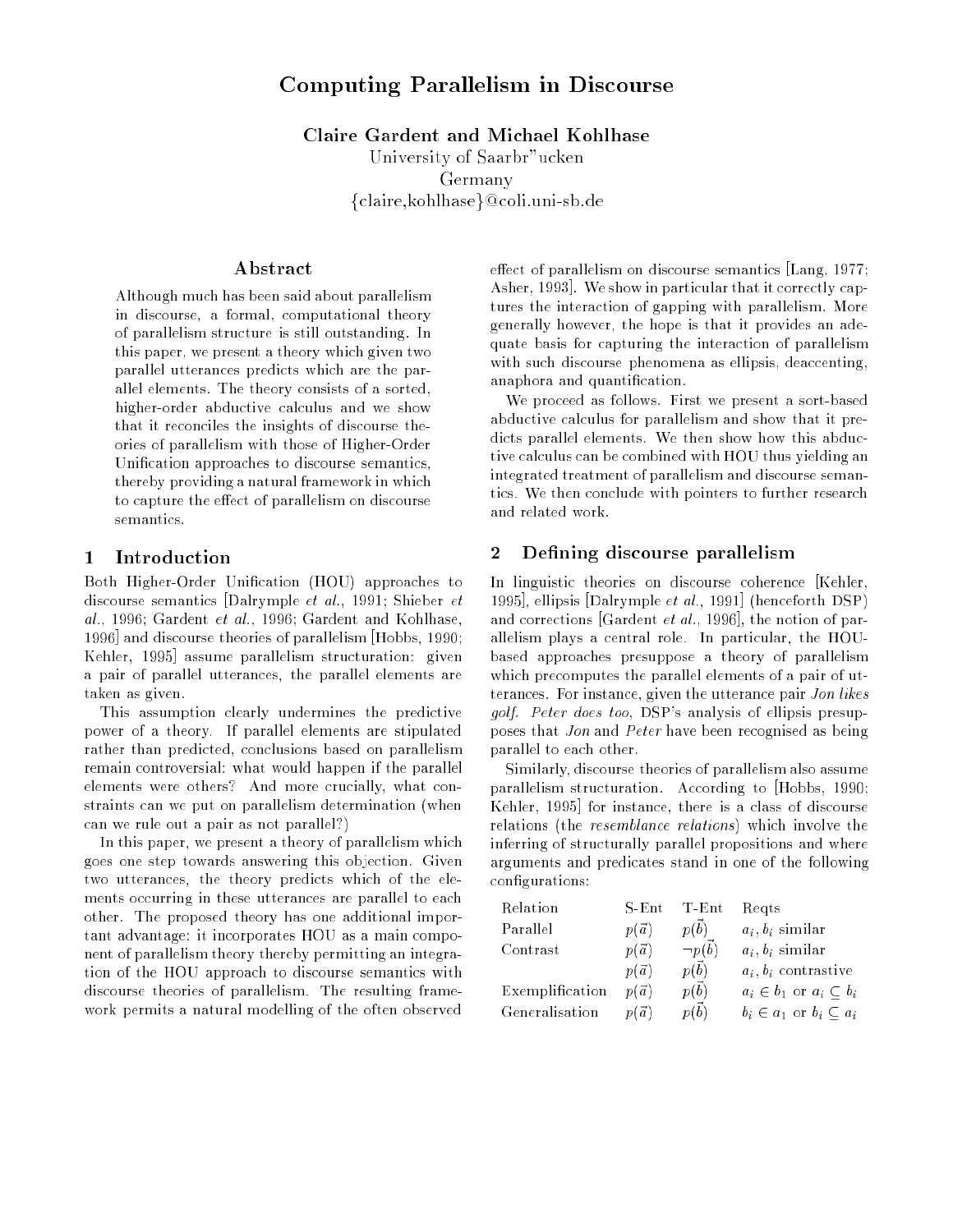where  $a, v$  represent argument sequences,  $a_i, v_i$  are any elements of these sequences; and S- and T-Ent are the propositions entailed by the two (source and target) parallel utterances. Furthermore, entities are taken to be similar if they share some reasonably specific property and contrastive if they have both a shared and a complementary property.

Again, the parallel elements  $(a_i \text{ and } b_i)$  are taken as given that is, the way in which they are recognised is not specified. In what follows, we present a computational theory of parallelism which predicts these parallel elements. The model is a simple abductive calculus which captures Hobbs and Kehler's notions of parallelism and constrast as they are given above. We make the simplifying assumptions that contrast and parallelism are one and the same notion (we speak of contrastive or cparallelism) and that the properties  $p$  used in determining them are restricted to sorts from a given, domainspecific sort hierarchy. Thus we can use sorted type theory [Kohlhase, 1994] to model similarity and contrastive parallelism.

#### 2.1 Sorted Logic

Sorts correspond to the basic cognitive concepts. Logically they can either be seen as unary predicates or as refinements of the types. The intuition behind this is that the universe of objects of a type  $\alpha$  is subdivided in subsets which are represented by sorts  $A, B, \ldots$ . Since these can in turn be subdivided into subsets, the sorts are ordered by a partial ordering relation  $\leq$  in a so-called sort hierarchy<sup>1</sup>

Just as in the case of types, every formula has a sort, that can be computed from the sorts of the constants and variables occurring in it. In fact, formulae can have multiple sorts, corresponding to the fact that the intersection of the sets represented by their sorts can be non-empty.

For this paper we assume a fixed finite set of sorts for each type. For the base type  $e$ , we will use the following sort hierarchy in our examples.

Note that the intersection of the sorts Male and Dog is non-empty, since the constant Spot has both sorts. If we want to make this explicit, we can give Spot the intersection sort Male&Dog. Even though we assume the simple sorts (i.e. the non-intersection ones) to be non-empty, the intersection sorts can in general be. For instance, the sorts ANIMATE and INANIMATE are disjoint, since they are complementary. The existence of complementary sorts allows us to model the requirements for parallel elements quite naturally. Two formulae  $A$  and  $B$  (of any type) are similar if they have



Figure 1: Sort hierarchy of type e

a common sort; they are contrastive, if they have a distinguishing sort  $D$ , i.e. if A has sort  $D$  but B has sort  $\neg$  or vice versa and finally they are **c-parallel**, iff they are both.

For instance *Jon* and *Mary* are parallel, since both are of sort HUMAN, but  $Jon$  has sort MAN, whereas  $Mary$ has sort  $W{\o}$  man  $= \neg M$  an & Human & Female  $\leq \neg M$  an and therefore  $Mary$  also has the distinguishing sort  $\neg$ MAN. This supports DSP's analysis of

#### Jon likes golf, and Mary likes golf.

For the higher-type, the sort hierarchies of lower type induce further sorts: For any sorts  $A$  and  $B$  of types  $\alpha$  and  $\beta$ ,  $\mathbb{A} \rightarrow \mathbb{B}$  is a **functional** sort of type  $\alpha \rightarrow$  $\beta$ . We call sorts that do not contain an arrow basic sorts. Similarly, the sort hierarchy of lower type induces subsort relations:  $\mathbb{B} \to \mathbb{C} \leq \mathbb{A} \to \mathbb{D}$ , is entailed by  $\mathbb{A} \leq \mathbb{B}$ and  $\mathbb{C} \leq \mathbb{D}$ . Furthermore, the resulting sorts can be further subdivided by functional base sorts, i.e. sorts that do not contain an arrow, but are of functional type.

For our examples we will use the following sort hierarchy of type  $e \rightarrow e \rightarrow t$ 



Figure 2: Sort hierarchy of type  $e \rightarrow e \rightarrow t$ 

#### $2.2$ Computation of parallelism

Given the above analysis, the relations support and oppose are c-parallel, since they have both a common sort (Social) and a distinguishing sort (FRIENDLY). Further, in

Jon supported Clinton, but Mary opposed him.

<sup>1</sup> For the purposes of this paper, we assume the sort hierarchy to be given. For applications, hierarchies could be generated from domain representations in KL-ONE like formalisms commonly used in NL systems.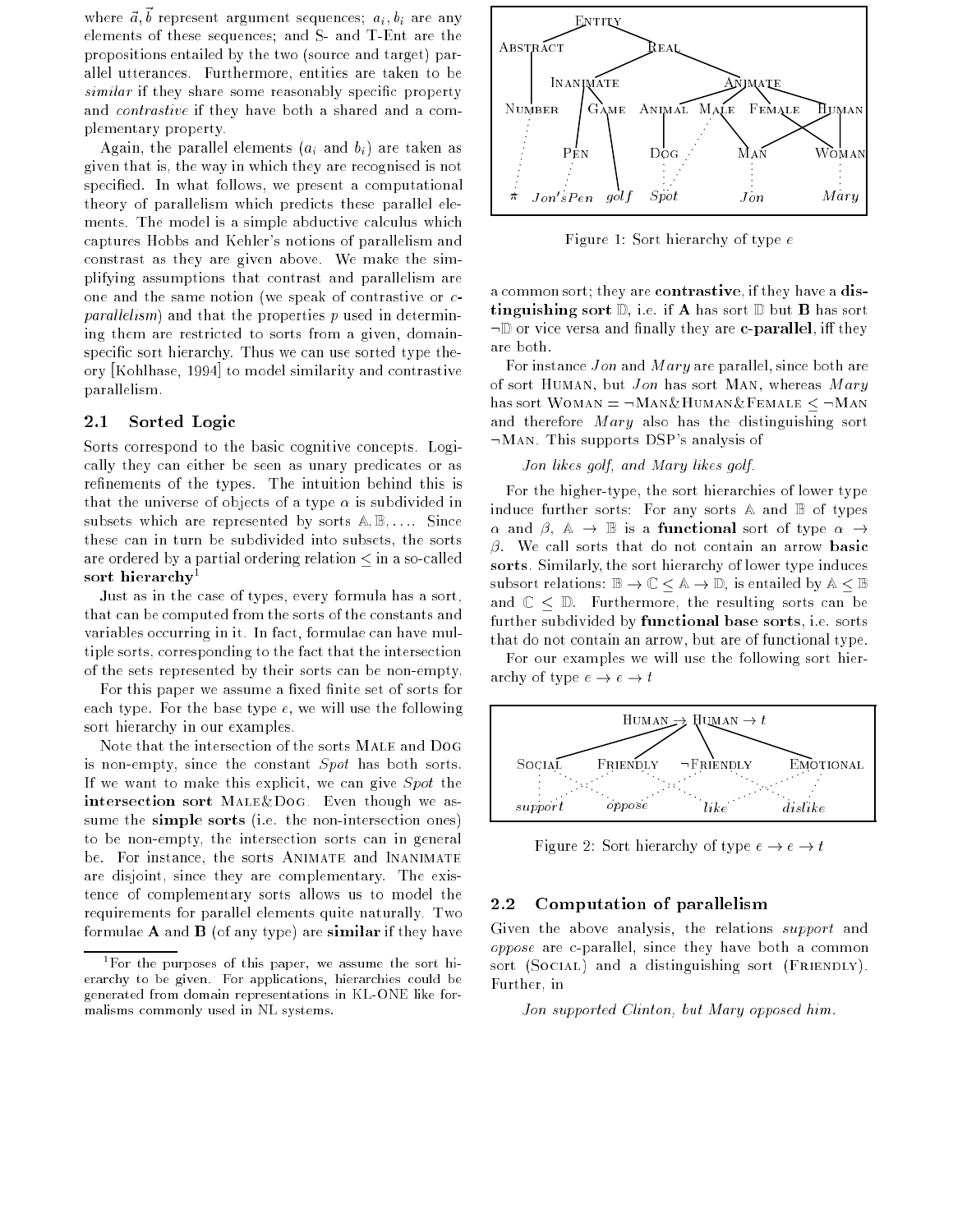parallelism theory should predict that the full first utterance Jon supported Clinton is c-parallel to the second namely, Mary opposed him. However, the sort  $t$  does not have subsorts that license this. Rather than dividing  $t$  into cognitively unplausible sorts, we propose an abductive equality calculus that generates all possible explanations, why a pair of formulae could be c-parallel, based on the respective sort hierarchies. The calculus manipulates two equalities  $=$  for similarity and  $=$  for c-parallelism. The inference rules given in figure 3, give the derivation from figure 4 that explains the parallelism in terms of assumed contrastivity and similarity of the components. We have put the justications of the abducibles in boxes. Note that this calculus gives us the

| $AB = PCD$                                                                                                                                                                                         |                                                                                                                                                                                                                                                                                                                                   |  |  |  |
|----------------------------------------------------------------------------------------------------------------------------------------------------------------------------------------------------|-----------------------------------------------------------------------------------------------------------------------------------------------------------------------------------------------------------------------------------------------------------------------------------------------------------------------------------|--|--|--|
| $(\mathbf{A} = \n\mathbf{C} \wedge \mathbf{B} = \n\mathbf{D}) \vee (\mathbf{A} = \n\mathbf{C} \wedge \mathbf{B} = \n\mathbf{D}) \vee (\mathbf{A} = \n\mathbf{C} \wedge \mathbf{B} = \n\mathbf{D})$ |                                                                                                                                                                                                                                                                                                                                   |  |  |  |
|                                                                                                                                                                                                    | $\lambda X \mathbf{A} =^p \lambda X \mathbf{B}$ $\lambda X \mathbf{A} =^s \lambda X \mathbf{B}$                                                                                                                                                                                                                                   |  |  |  |
| $A = P$ R                                                                                                                                                                                          | $A = \supseteq^s R$                                                                                                                                                                                                                                                                                                               |  |  |  |
| $A = P \neg B$<br>$A =^s \neg B$                                                                                                                                                                   |                                                                                                                                                                                                                                                                                                                                   |  |  |  |
| $A = \supseteq^s \mathbf{B}$<br>$A = P$ B                                                                                                                                                          |                                                                                                                                                                                                                                                                                                                                   |  |  |  |
| $\underbrace{\mathbf{A} \colon \mathbb{A} \quad \mathbf{B} \colon \mathbb{A}}_{j \, us \, t \; - \; s}$                                                                                            | $\mathbf{A}$ :: $\mathbf{A}$ $\mathbf{B}$ : $\neg \mathbf{A}$ $\mathbf{A}$ $\mathbf{A}$ $\mathbf{B}$ $\mathbf{B}$ $\mathbf{B}$ $\mathbf{B}$ $\mathbf{B}$ $\mathbf{B}$ $\mathbf{B}$ $\mathbf{B}$ $\mathbf{B}$ $\mathbf{B}$ $\mathbf{B}$ $\mathbf{B}$ $\mathbf{B}$ $\mathbf{B}$ $\mathbf{B}$ $\mathbf{B}$ $\mathbf{B}$ $\mathbf{B}$ |  |  |  |
| $A = \sup S$<br>$A = P B$                                                                                                                                                                          |                                                                                                                                                                                                                                                                                                                                   |  |  |  |
| $\mathbf{A} : \mathbb{B} \to \mathbb{C}$ $\mathbf{B} : \mathbb{B}$                                                                                                                                 | A: A                                                                                                                                                                                                                                                                                                                              |  |  |  |
| $\mathbf{A}\mathbf{B}$ : $\mathbb{C}$                                                                                                                                                              | $\lambda\,X_\mathbb{R}\mathbf{A}$ . B a                                                                                                                                                                                                                                                                                           |  |  |  |

Figure 3: The abductive Calculus for Parallelism

explanation that Jon supported Clinton is c-parallel to Mary opposed him, since Jon is c-parallel to Mary and support is c-parallel to *oppose* and finally, we can make Clinton and him similar by binding him to Clinton.

Of course, there is a similar derivation that makes Mary and Jon similar and finally one that makes support and oppose similar but Mary and Jon c-parallel. Thus we have the problem to decide which of the different sets of abducibles is the most plausible.

For this it is necessary to give a measure function for sets of abducibles. For instance the three pairs

$$
Jon = P \text{ } Peter \text{ } Jon = P \text{ } Spot \text{ } J \text{ } on = P \text{ } n
$$

are obviously ordered by increasing plausibility. We observe that this plausibility coincides with the distance (the length of the connecting path) from the least sorts of the objects to common sort. Therefore, our approach is to derive plausibility values for abducibles from the justications of abducibles by calculating distances in the sort hierarchies.



Figure 4: Jon supported Clinton, but Mary opposed him.

#### 3 3 HOU with Parallelism

In recent approaches to ellipsis [Dalrymple *et al.*, 1991] and deaccenting [Gardent et al., 1996; Gardent, 1997], both parallelism and higher-order unification are central to the semantic analysis. For instance DSP analyze a VP-ellipsis such as

#### Jon likes golf, and Mary does too.

as being represented by  $l(j, g) \wedge R(m)$  where R represents the ellipsis does, whose semantic value is then determined by solving the equation  $R(j) = l(j, q)$ . The motivation for having  $j$  occurr in the left-hand side of the equation is that  $j$  represents a c-parallel element. This is where parallelism and the assumption of parallelism structuration come in. On the other hand, Higher-Order Unication is also essential in that it is used to solve the equation and furthermore, it is shown to be a crucial ingredient in attaining wide empirical coverage (in particular, it is shown to successfully account for the interaction of ellipsis with quantication, anaphora and parallelism).

However, it is well-known that a pure form of HOU is too powerful for natural language and that a more restricted version of it namely, Higher-Order Coloured Unication (HOCU) is more adequate in that it helps prevent over-generation i.e. the prediction of linguistically invalid readings [Gardent and Kohlhase, 1996]. To see this, consider again the example just discussed. Given the stipulated equation, HOU yields two values for R namely,  $\lambda X.l(X,g)$  and  $\lambda X.l(j,g)$ , of which only the first value is linguistically valid. To remedy this, DSP postulate a Primary Occurrence Restriction (POR): the term occurrence representing the element which is parallel to the subject of the elliptical utterance, is a primary occurrence and any solution containing a primary occurrence is discarded as linguistically invalid. For instance,  $j$  is a primary occurrence in the equation  $l(j, g) = R(j)$ , so the solution  $R = \lambda X.l(j, g)$  is invalid. [Gardent and Kohlhase, 1996] show that DSP's POR can be expressed within HOCU because it uses a variant of the simply typed  $\lambda$ -calculus where symbol occurrences can be annotated with so-called colours and substitutions must obey the following constraint: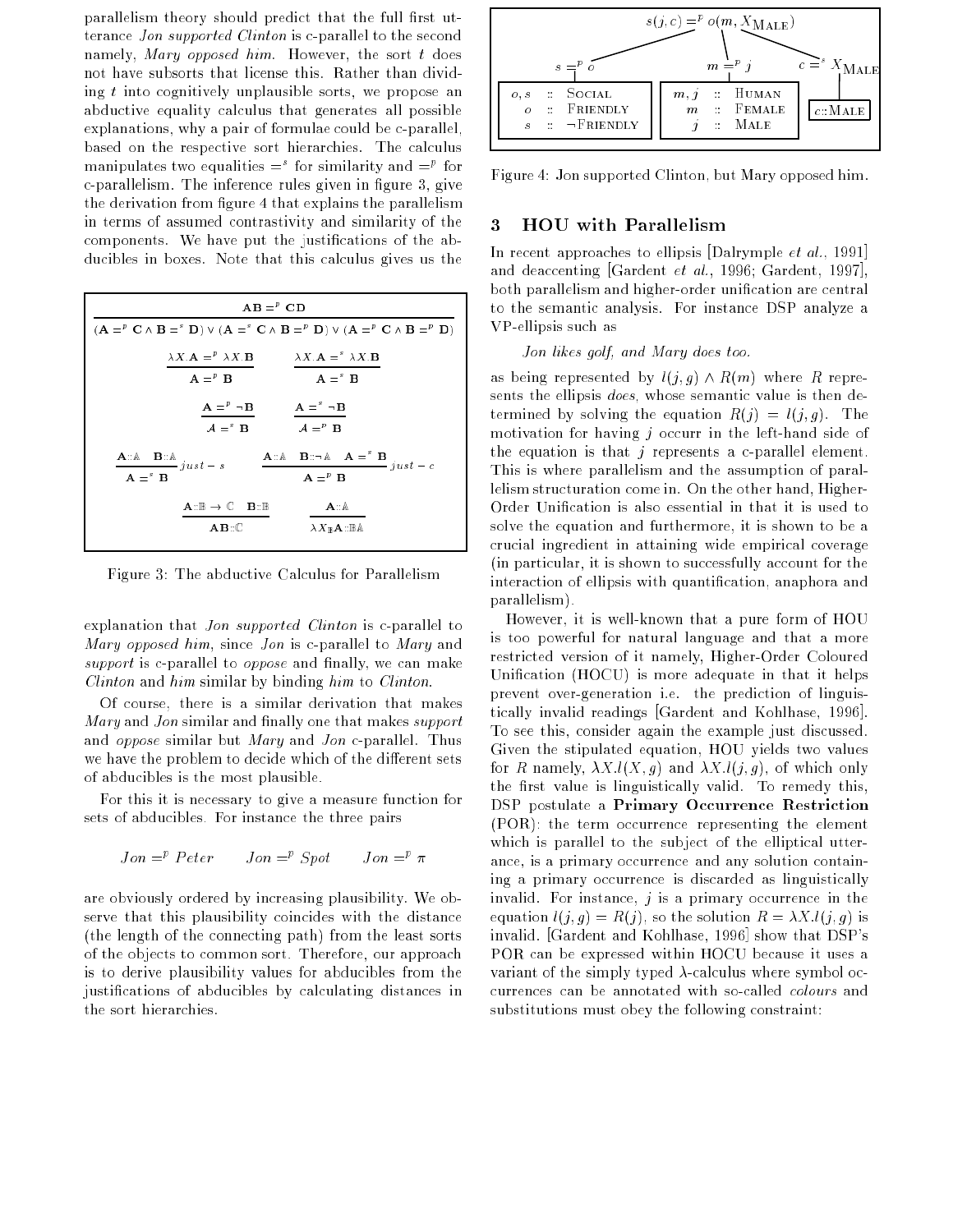For any colour constant c and any c-coloured variable  $V_c$ , a well-formed coloured substitution must assign to  $V_c$  a c-monochrome term i.e., a term whose symbols are c-coloured.

In this setting the POR can be expressed by coloring the primary occurrence j with a colour pe but R with a colour  $\neg$ pe. Due to the constraint above, this in effect, enforces the POR.

More generally, [Gardent and Kohlhase, 1996] argue that HOCU rather than HOU, should be used for semantic construction as it allows a natural modelling of the interface between semantic construction and other linguistic modules. In what follows, we therefore assume HOCU as the basic formalism and show how it can be combined with the abductive calculus for parallelism, thereby providing an integrated framework in which to handle parallelism, ellipsis and their interaction.

#### 3.1 Abductive Reconstruction of Parallelism

As just mentioned, we need a basic inference procedure that is a mixture of higher-order colored unication and the sorted parallelism calculus introduced above. The problem at hand is to make colored sorted formulae similar or c-parallel. For an algorithm ARP we build up on a sorted version of HOCU (which can be obtained by a straightforward combination of color techniques from [Hutter and Kohlhase, 1995] with sorted methods from [Kohlhase, 1994]) but instead of simply having equations for sorted  $\beta$ *n*-equality, we also add the equations for c-parallelism and similarity to the unification problem as special equations  $=^r$  and  $=^r$ .

The ARP calculates sufficient conditions for a given set of input equations by transforming systems of equations to a normal form from which these can be read off.

Decomposition rules consist in those from figure 3 with the difference that the rule for abstractions transforms equations of the form  $\lambda x.A =^* \lambda y.B$  to  $|c/x|A =^* |c/y|B$ , and  $\lambda x.A = t B$  to  $[c/x]A = t Bc$  where c is a new constant, which may not appear in any solution. Furthermore, there is a rule for colored constants that decomposes an equation  $c_a =^s c_b$  into the color equation  $a = b$ .

The variable elimination process for colour variables is very simple, it allows to transform a set  $\mathcal{E} \cup \{A = d\}$ of equations to  $[d/A]\mathcal{E} \cup \{A = d\}$ , making the equation  ${A = d}$  solved in the result. For the formula case, elimination is not that simple, since we have to ensure that  $|\sigma(x_A)| = |\sigma(x_B)|$  to obtain a C-substitution  $\sigma$ . Thus we cannot simply transform a set  $\mathcal{E} \cup \{x_{d} = M\}$  into  $[M/x_d]\mathcal{E} \cup \{x_d = M\}$ , since this would (incorrectly) solve the equations  $\{x_c = f_c, x_d = g_d\}$ . The correct variable elimination rule transforms  $\mathcal{E} \cup \{x_{d} = M\}$  into  $\sigma(\mathcal{E})\cup\{x_{\mathsf{d}}=M,x_{\mathsf{c}_1}=M^{\perp},\ldots,x_{\mathsf{c}_n}=M^{\perp\!}\},$  where  $\mathsf{c}_i$  are

all colours of the variable x occurring in M and  $\mathcal{E}$ , the M<sup>i</sup> are appropriately coloured variants (same colour erasure) of M, and  $\sigma$  is the C-substitution that eliminates all occurrences of x from  $\mathcal E$ .

Due to the presence of function variables, systematic application of these rules can terminate with equations of the form  $x_{c}(s^{\dagger}, \ldots, s^{\dagger}) = n_{d}(t^{\dagger}, \ldots, t^{\dagger})$ . Such equations can neither be further decomposed, since this would loose unifiers (if G and F are variables, then  $Ga = Fb$ as a solution  $\lambda x.c$  for F and G, but  $\{F = G, a = b\}$  is unsolvable), nor can the right hand side be substituted for  $x$  as in a variable elimination rule, since the sorts would clash. The sorted, colored variant of Huet's classical solution to this problem is to instantiate  $x_c$  with a **c**-monochrome formula that has the right sort  $\mathbb{B}_n \to \mathbb{A}$ (that of  $x_c$ ) and the right head  $h_d$  (which we assume to have sort  $\overline{\gamma_m} \to \mathbb{A}$ . These so-called general bindings have the following form:

$$
\mathcal{G}_{\mathbf{d}}^{h} = \lambda z^{\mathbb{A}_{1}} \dots z^{\mathbb{A}_{n}}.h_{\mathbf{d}}(H_{\mathbf{e}_{1}}^{1}(\overline{z}), \dots, H_{\mathbf{e}_{m}}^{m}(\overline{z}))
$$

where the  $H^i$  are new variables of sort  $\mathbb{B}_n \to \gamma_i$  and the  $e_i$  are either distinct colour variables (if  $c \in CV$ ) or  $e_i = d = c$  (if  $c \in C$ ). If h is one of the bound variables  $z^{\mathbb{A}_i}$  , then  $\mathcal{G}^h_{\mathsf{d}}$  is called an **imitation binding**, and else,  $(h)$ is a constant or a free variable), a projection binding.

The general rule for flex/rigid equations transforms  $\{x_{c}(s^{-},...,s^{-}) = n_{d}(t^{-},...,t^{--})\}\$  into  $\{x_{c}(s^{-},...,s^{-}) =$  $n_{\mathsf{d}}(\iota^-,\ldots,\iota^{...}), x_{\mathsf{c}}\,=\, {\mathsf{y}}_{\mathsf{c}}^-$  ), which in essence only fixes a particular binding for the head variable  $x_c$ . It turns out (for details and proofs see [Hutter and Kohlhase, 1995]) that these general bindings suffice to solve all flex/rigid situations, possibly at the cost of creating new flex/rigid situations after elimination of the variable  $x_c$  and decomposition of the changed equations (the elimination of  $x$ changes  $x_c(s^-, \ldots, s^-)$  to  $\mathcal{G}_c^-(s^-, \ldots, s^-)$  which has head h). This solution for pure equations has to be adapted to the more general similarity and contrastivity relations  $=$  and  $=r$  , where we have to provide further imitation rules. In particular, for an equation  $X^{\mathbb{A}}_{\mathbf{a}}\overline{\mathbf{U}} \, \stackrel{=}{=}^p \, h\overline{\mathbf{V}}$  we have to allow imitation bindings  $\mathcal{G}^k_{\mathbb{A} \, \mathsf{a}}$  for  $X^\mathbb{A} \,$  for any constant  $k$  that is contrastive to  $h$  and analogously for  $=$  .

### 3.2 Gapping and ARP

We now illustrate the workings of ARP by the following example

#### Jon likes golf, and Mary too.

where the second clause is a gapping clause in that both the verb and a complement are missing. This example clearly illustrates the interaction of parallelism with semantic interpretation: if the parallel elements are Jon and Mary, the interpretation of the gapping clause is Mary likes golf, but if conversely Jon is parallel to golf,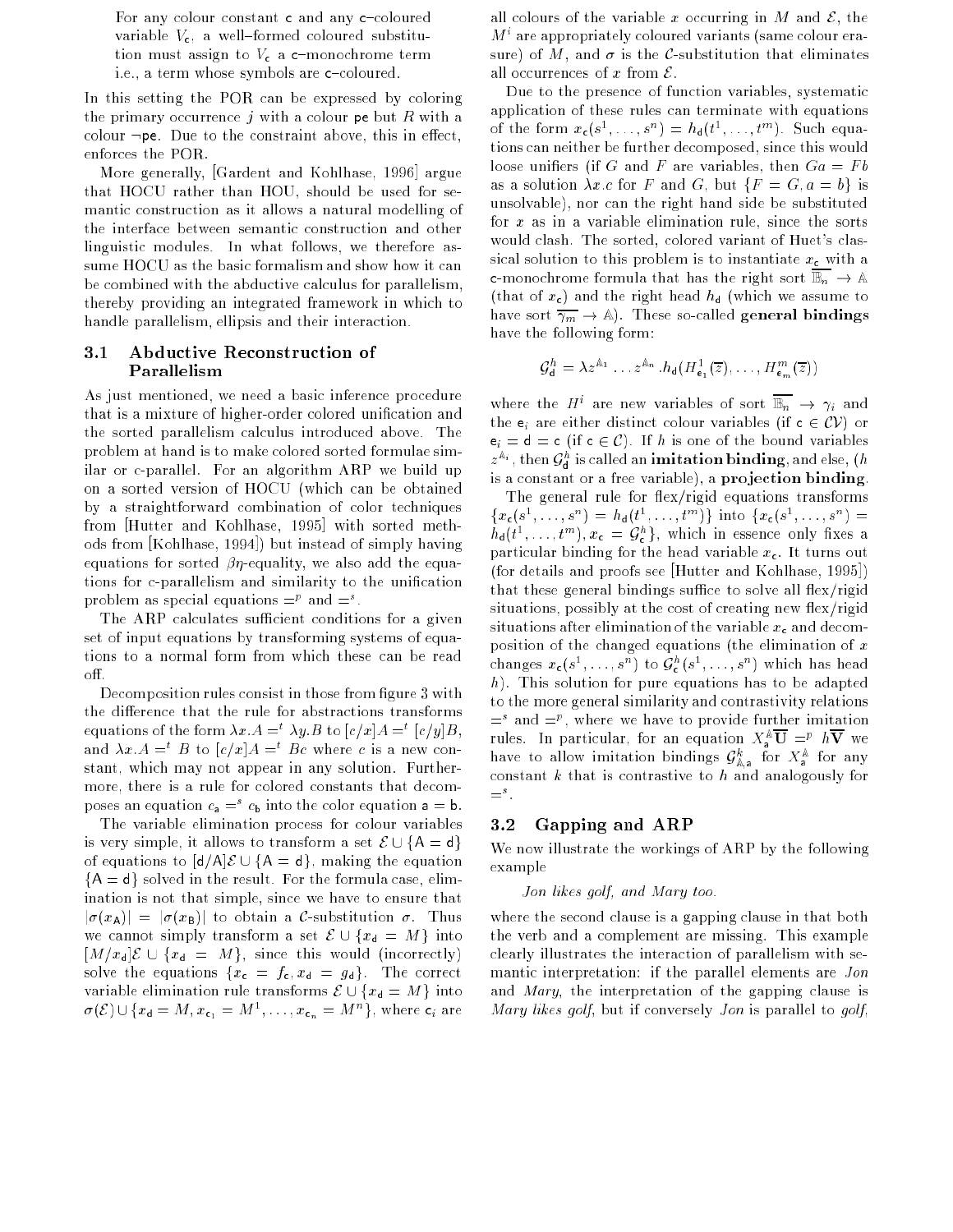then the resulting interpretation is Jon likes golf. Although the first reading is clearly the default, the second can also be obtained - in a joke context for instance. In what follows, we show that ARP predicts both the ambiguity and the difference in acceptability between the two possible readings. Additionally, we show that DSP's a-priori labelling of occurrences as primary or not primary can now be reduced to a more plausible constraint namely, the constraint that Mary is a parallel element which has exactly one parallel counterpart in the source (or antecedent) clause.

The analysis is as follows. First, we follow DSP and assign the above example the representation

$$
l(j,g)\wedge R(m)
$$

where  $R$  stands for the missing semantics. However, in contrast to DSP, we do not presuppose any knowledge about parallelism in the source utterance and determine the meaning of  $R$  from the equation

$$
l(j_{\mathsf{A}}, g_{\neg \mathsf{A}}) =^p R_{\neg \mathsf{pe}}^{\mathsf{WOMAN} \to t}(m_{\mathsf{pe}})
$$

which only says that the propositions expressed by *Jon*  $\it{u}$ kes Mary and  $\it{q}$ our too stand in a c-parallel relation . The rationale for the colors in this equation is that  $Mary$ must be a parallel element in the target utterance. For Jon and golf in the source utterance, we do not know yet which of them will be a parallel element, but it can be at most one of them, which we code by giving them unspecified but contradictory colors". Finally, R gets the color  $\neg$  pe, since it may not be instantiated with formulae that contain primary material (POR).

Since the elided material in gapping constructions and VPE may only copy material from the source utterance (and may not introduce new material) we add the constraint to ARP that  $\equiv^p$  and  $\equiv^s$  imitations may only be applied to equations, where the head is pe-colored. We call this the copying constraint for gapping and VPE. It ensures that whenever two elements are similar but not identical, then they must be primary, since they are parallel.

Let us now go through the ARP computation to see that our analysis obtains exactly the desired readings and to gain an insight of the mechanisms employed therein.

The initial equation is a flex/rigid pair, where only the strict imitation <sup>-</sup> rule is applicable (there is no projection binding of sort WOMAN  $\rightarrow$  t). So, we obtain the binding  $\lambda Z.l(H_{\neg \text{pe}}Z)(K_{\neg \text{pe}}Z)$ , where H and K are new variables of sort WOMAN  $\rightarrow$  HUMAN. Eliminating this equation yields the equation

$$
l(j_{\mathsf{A}}, g_{\neg \mathsf{A}}) =^p l(H_{\neg \mathsf{pe}} m_{\mathsf{pe}})(K_{\neg \mathsf{pe}} m_{\mathsf{pe}})
$$

which can be decomposed to the equations

$$
H_{\neg \mathbf{p} \mathbf{e}} m_{\mathbf{p} \mathbf{e}} =^p j_{\mathbf{A}}
$$
\n
$$
K_{\neg \mathbf{p} \mathbf{e}} m_{\mathbf{p} \mathbf{e}} =^p g_{\neg \mathbf{A}}
$$

For the variable  $H_{\neg p e}$  in the first equation both the imitation binding  $\lambda Z$   $j_{\text{pe}}$  and the projection binding  $\lambda Z.Z$ are possible.

In the first case, we have the equation  $j_A = r_j - p_e$ , which entails that  $A = \neg pe$  leaving us with the second equation (we can eliminate double negations on colors)

$$
K_{\neg \mathsf{p}\mathsf{e}}m_{\mathsf{p}\mathsf{e}} =^p g_{\mathsf{p}\mathsf{e}}
$$

Again we have the possibility of imitate or project. Since the imitation binding  $\lambda Z.g_{\text{pe}}$  for  $K_{\text{pe}}$  leads to a color clash in  $g_{\textsf{pe}}\equiv^r g_{\textsf{ppe}},$  only the projection binding  $\lambda Z.Z$  yields a solution, since the resulting equation  $m_{\mathsf{pe}} =^{\scriptscriptstyle{F}} g_{\mathsf{pe}}$  is valid, since  $g \circ \text{if and } \text{mary share the sort REAL.}$ 

If, on the other hand, we choose the projection binding for  $H_{\text{pe}}$ , then variable elimination yields the equation  $j_{\mathsf{A}} =^p m_{\mathsf{pe}}$ , which is valid, since *Jon* and *Mary* share the sort HUMAN and which entails that  $A =$  pe leaving us with the second equation

$$
K_{\neg \mathbf{p} \cdot \mathbf{e}} m_{\mathbf{p} \cdot \mathbf{e}} =^p g_{\neg \mathbf{p} \cdot \mathbf{e}}
$$

Again we have the possibility of imitate or project. This time, the imitation binding  $\lambda Z.g_{\text{pe}}$  for  $K_{\text{pe}}$  leads to the trivialy valid equation  $g_{\neg \textbf{pe}} = g_{\neg \textbf{pe}},$  while the projection binding  $\lambda Z.Z$  yields the equation  $m_{pe} = g_{\neg pe}$ , which must be unsolvable, since the colors clash.

If we collect the bindings, we arrive at the two solutions  $\lambda Z.l(Z,g)$  and  $\lambda Z.l(j,Z)$ , which correspond to the readings Mary likes golf and Jon likes Mary. Note that since the similarity of Jon and Mary is stronger than that between  $Mary$  and  $golf$ , the first reading is preferred, while the second reading may only be obtained in the context of a joke. Note also that the use of colours (i.e. the constraint that Mary has exactly one parallel counterpart in the source) correctly rules out the mathematically valid solution  $\lambda Z.l(Z, Z)$  where Mary would be analysed as contrasting with both Jon and golf.

#### 3.3 Controlling ARP

Clearly, a naive implementation of the ARP calculus as sketched above will be intractable, since the set of abducibles is much too large. However, most abducibles are very implausible and should not be considered at all. As in all implementations of abductive processes, the search

 $\rm ^2Bv$  contrast, an extension of DSP's analysis to gapping would posit the equations l(j) g) = R(j) and l(j) g) = R(g) thereby postulating both the parallel elements, and the ambiguity of the gapping clause.

<sup>3</sup> Clearly, this coding is not general enough for the general case, where there are more than one parallel elements in the target utterance, we leave a general treatment to further work.

<sup>4</sup> Note the copying constraint is at work here.